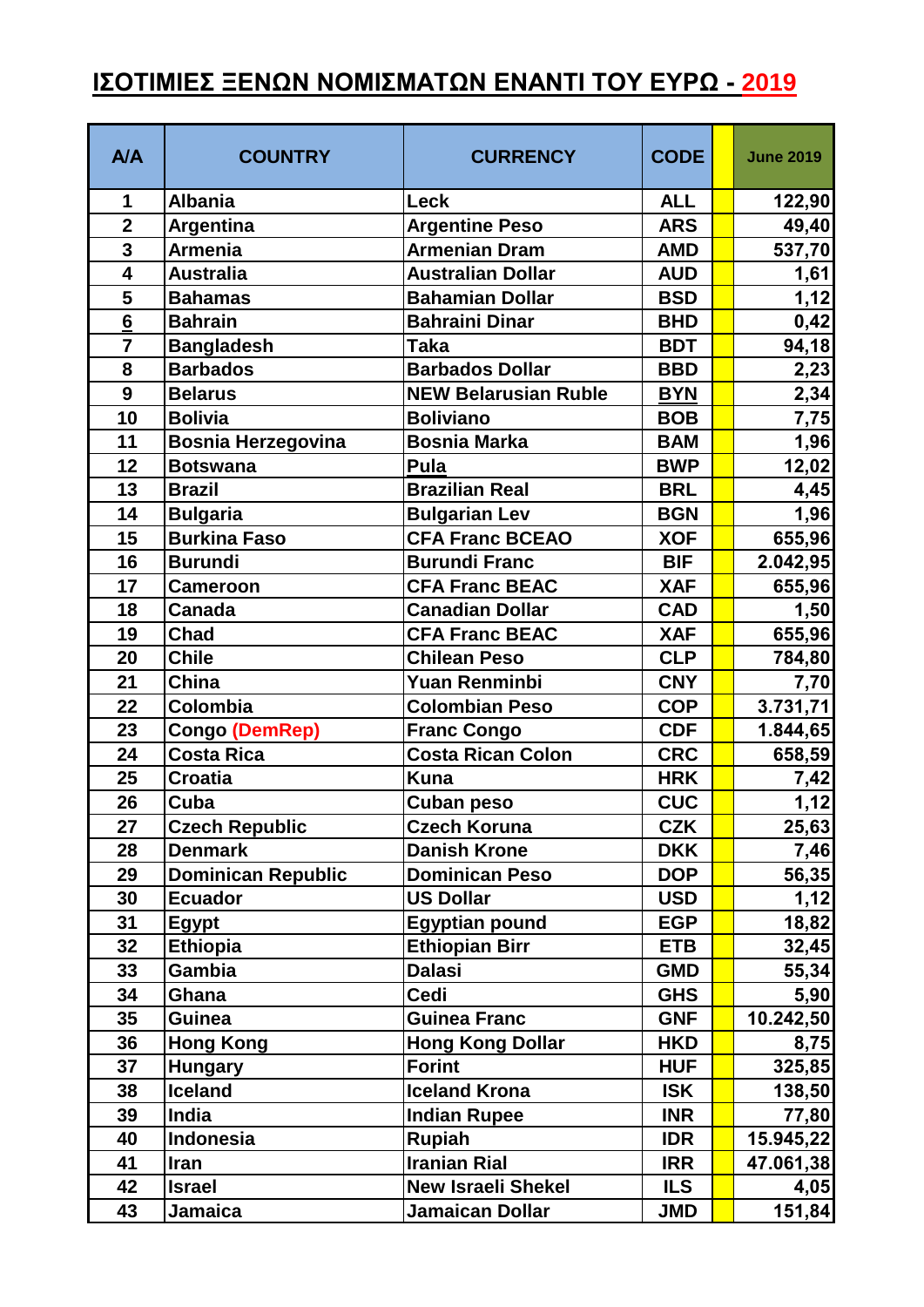| <b>A/A</b> | <b>COUNTRY</b>      | <b>CURRENCY</b>           | <b>CODE</b> | <b>June 2019</b> |
|------------|---------------------|---------------------------|-------------|------------------|
| 44         | Japan               | <b>Japanese Yen</b>       | <b>JPY</b>  | 122, 12          |
| 45         | Jordan              | Jordanian Dinar           | <b>JOD</b>  | 0,79             |
| 46         | <b>Kazakhstan</b>   | Tenge                     | <b>KZT</b>  | 424,24           |
| 47         | Kenya               | <b>Kenyan Shilling</b>    | <b>KES</b>  | 113,83           |
| 48         | <b>Kuwait</b>       | Kuwaiti Dinar             | <b>KWD</b>  | 0,34             |
| 49         | Lebanon             | <b>Lebanese Pound</b>     | <b>LBP</b>  | 1.697,71         |
| 50         | Libya               | <b>Libyan Dinar</b>       | <b>LYD</b>  | 1,57             |
| 51         | <b>Madagascar</b>   | <b>Malagasy Ariary</b>    | <b>MGA</b>  | 4.087,95         |
| 52         | <b>Malawi</b>       | <b>Kwacha</b>             | <b>MWK</b>  | 803,79           |
| 53         | <b>Malaysia</b>     | <b>Malaysian Ringgit</b>  | <b>MYR</b>  | 4,63             |
| 54         | <b>Maldive Is.</b>  | <b>Rufiyaa</b>            | <b>MVR</b>  | 17,33            |
| 55         | <b>Mauritania</b>   | Ouguiya                   | <b>MRU</b>  | 40,77            |
| 56         | <b>Mauritius</b>    | <b>Maur Rupee</b>         | <b>MUR</b>  | 39,60            |
| 57         | <b>Mexico</b>       | <b>Mexican Peso</b>       | <b>MXN</b>  | 21,29            |
| 58         | <b>Moldova</b>      | <b>Moldovan Leu</b>       | <b>MDL</b>  | 19,96            |
| 59         | Mongolia            | <b>Tugrik</b>             | <b>MNT</b>  | 2.960,83         |
| 60         | <b>Morocco</b>      | <b>Moroccan Dirham</b>    | <b>MAD</b>  | 10,85            |
| 61         | Mozambique          | <b>Meticai</b>            | <b>MZN</b>  | 69,17            |
| 62         | <b>Namibia</b>      | Namibian Dollar           | <b>NAD</b>  | 16,30            |
| 63         | <b>Nepal</b>        | <b>Nepalese Rupee</b>     | <b>NPR</b>  | 124,82           |
| 64         | <b>New Zealand</b>  | <b>New Zealand Dollar</b> | <b>NZD</b>  | 1,71             |
| 65         | Nicaragua           | <b>Cordoba Oro</b>        | <b>NIO</b>  | 36,74            |
| 66         | <b>Niger Rep</b>    | <b>CFA Franc BCEAO</b>    | <b>XOF</b>  | 655,96           |
| 67         | <b>Nigeria</b>      | <b>Naira</b>              | <b>NGN</b>  | 402,09           |
| 68         | Norway              | Norwegian Krone           | <b>NOK</b>  | 9,71             |
| 69         | Oman                | <b>Rial Omani</b>         | <b>OMR</b>  | 0,43             |
| 70         | Pakistan            | <b>Pakistan Rupee</b>     | <b>PKR</b>  | 167,88           |
| 71         | Panama              | <b>Balboa</b>             | <b>PAB</b>  | 1,12             |
| 72         | <b>Peru</b>         | <b>Nuevo Sol</b>          | <b>PEN</b>  | 3,71             |
| 73         | <b>Philippines</b>  | <b>Philippine Peso</b>    | <b>PHP</b>  | 58,25            |
| 74         | <b>Poland</b>       | <b>Zloty</b>              | <b>PLN</b>  | 4,29             |
| 75         | Qatar               | <b>Qatari Riyal</b>       | QAR         | 4,08             |
| 76         | Romania             | <b>New Leu</b>            | <b>RON</b>  | 4,76             |
| 77         | <b>Russia</b>       | <b>Russian Ruble</b>      | <b>RUB</b>  | 71,67            |
| 78         | Rwanda              | <b>Rwanda Franc</b>       | <b>RWF</b>  | 1.017,54         |
| 79         | Saudi Arabia        | Saudi Riyal               | <b>SAR</b>  | 4,22             |
| 80         | <b>Senegal</b>      | <b>CFA Franc BCEAO</b>    | <b>XOF</b>  | 655,96           |
| 81         | <b>Serbia</b>       | <b>Dinar</b>              | <b>RSD</b>  | 117,93           |
| 82         | <b>Seychelles</b>   | <b>Seychelles Rupee</b>   | <b>SCR</b>  | 15,16            |
| 83         | <b>Sierra Leone</b> | Leone                     | <b>SLL</b>  | 10.047,12        |
| 84         | <b>Singapore</b>    | <b>Singapore Dollar</b>   | <b>SGD</b>  | 1,53             |
| 85         | <b>South Africa</b> | Rand                      | <b>ZAR</b>  | 16,29            |
| 86         | <b>South Korea</b>  | Won                       | <b>KRW</b>  | 1.323,75         |
| 87         | Sri Lanka           | <b>Sri Lanka Rupee</b>    | <b>LKR</b>  | 195,14           |
| 88         | <b>Sudan Rep</b>    | <b>Sudanise Pound</b>     | <b>SDG</b>  | 50,30            |
| 89         | <b>Swaziland</b>    | Lilangeni                 | <b>SZL</b>  | 16,30            |